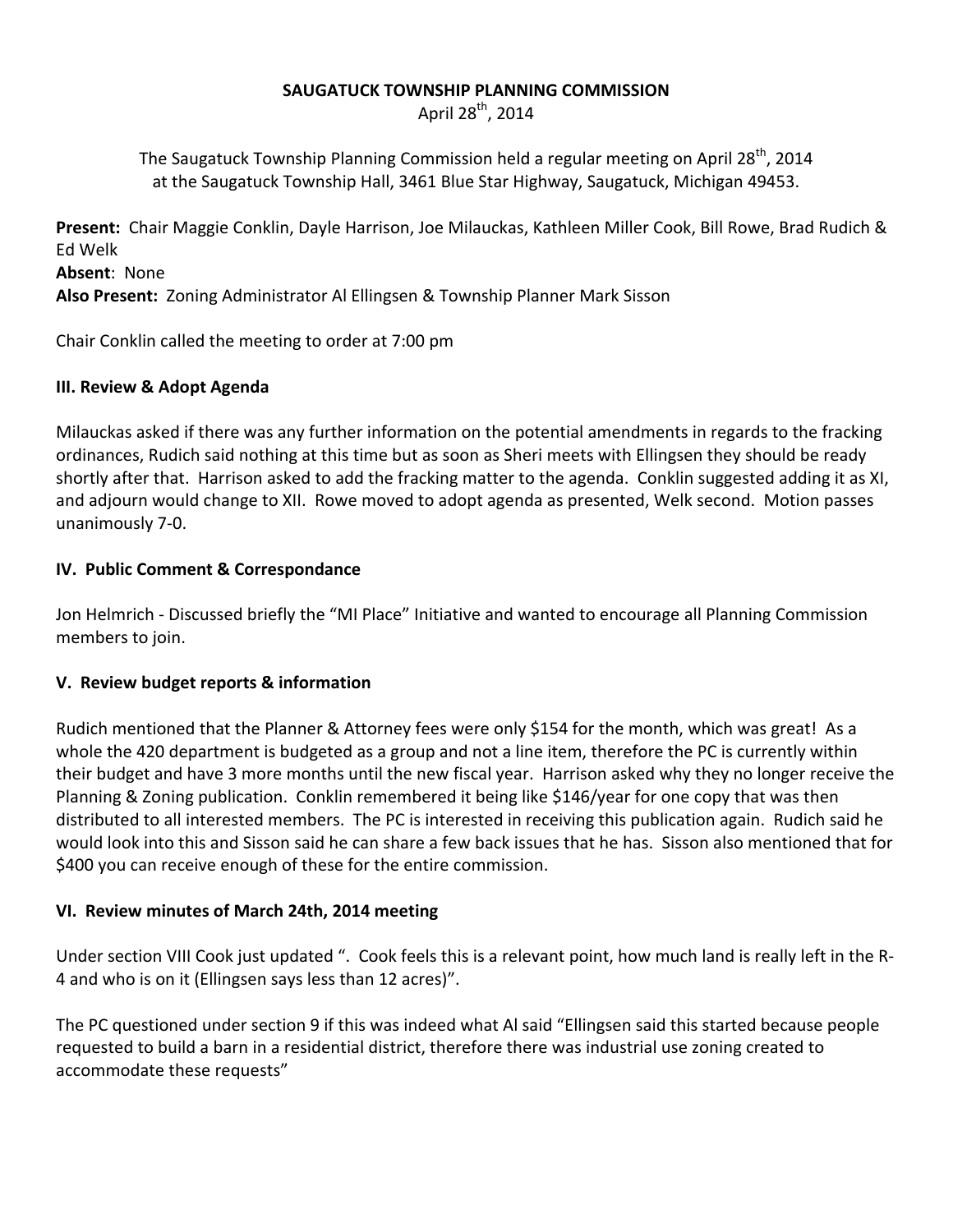#### **VI. Review minutes of March 24th, 2014 meeting -continued**

Updated this motion under section 8: Milauckas moves the Planning Commission set for public hearing at the next meeting that the **R-4 zoning** district be reverted back to the previous zoning that was in existence prior to the establishment of the R-4 district. Rowe second. Passes unanimously 7-0. (originally said R-4 re-zoning)

Milauckas moved to approve the March 24 Planning Commission minutes with the three minor changes that were pointed out. Rowe second. Motion passes unanimously 7-0.

## **VII. Review draft ordinance amendment to revert R-4 area to R-3B and R-2(To be provided by Mark Sisson).**

Sisson said per Ellingsens request to put together a notice for reverting Deams property back to R-3B and the rest of the property (Oxbow etc) on the east side of the lagoon to R2, so he did just that. Sisson also put together an amendment to the ordinance to change the zoning matter back to those districts (which were provided to the PC in their informational packets). If the PC is comfortable with this approach and reviewed allowable uses compared to what is now permitted in R-4 versus the R-3B and feel that is a suitable exchange for the property on the west side of the lagoon, then go for it. Sisson said same thing goes for the R-2. Conklin wanted to re-iterate the areas of R-4 that used to be R-2 and going to going to be reverted back R-2, as well as any areas that used to be R-3B that are currently R-4 will go back to R-3B, this is true with the exception of the Singapore Dunes Property & consent judgment. There are no text changes; this is simply two map changes.

Conklin asked if there has any building in the R-2 or R-3B that would be out of character during the time it was R-4. Sisson doesn't know that answer. Oxbow is out of conformity to the R-4 and probably R-2, although this is not an issue, Rowe mentioned they come to ZBA often – as their hands are really tied. Milauckas asked if the consent judgment reverted the Singapore Dunes Property back to pre-existing zoning by court order? Sisson said they remain R-4, although the court bans the PC from enforcing it.

Milauckas said in terms of the zoning, we are not reverting all of the R-4, just the ones that are not affected by the court order. Milauckas mentioned the next map that comes out will require some sort of notation mentioning this court order (like an asterisk). He also asked if all of the Singapore Dunes property south of the channel was annexed into the City of Saugatuck. Sisson said everything but the Deam's property is owned by the City of Saugatuck, and has been annexed. If Diehm wants to be part of the city they can do that, and the township will most likely have no say in that. Milauckas last question is in regards to 40-337; the first paragraph which designates what area in the township is critical dunes, has been subject to a lot of different interpretations which describes the critical dune in the R-3B zone district. The last interpretation is that the critical dune area is only the R-3B and not beyond that. Milauckas wants to see if Sisson agrees with that, and he does. Milauckas wanted to know if this should be cleaned up at some point, and Sisson agrees it's too confusing – it should be more clear, although this is an entirely different discussion. Milauckas is concerned about how vague it is. Sisson asked what is the value of doing this (local regulation) with the little number of properties will be affected by this, since the Singapore Dunes is excluded anyway. Rowe & Conklin feel this is a big question.

Harrison feels it appears to be more complicated that what the intent was. When the PC did the R-4 and the zoning opinion that was tied directly to, as well as Sisson's opinion, support Bultje's position or vice versa, that for some reason that it was specifically identified in one part of the ordinance, it doesn't apply – and generally he thinks they use that argument as a way to remove that as a barrier for the McClendon project, but on the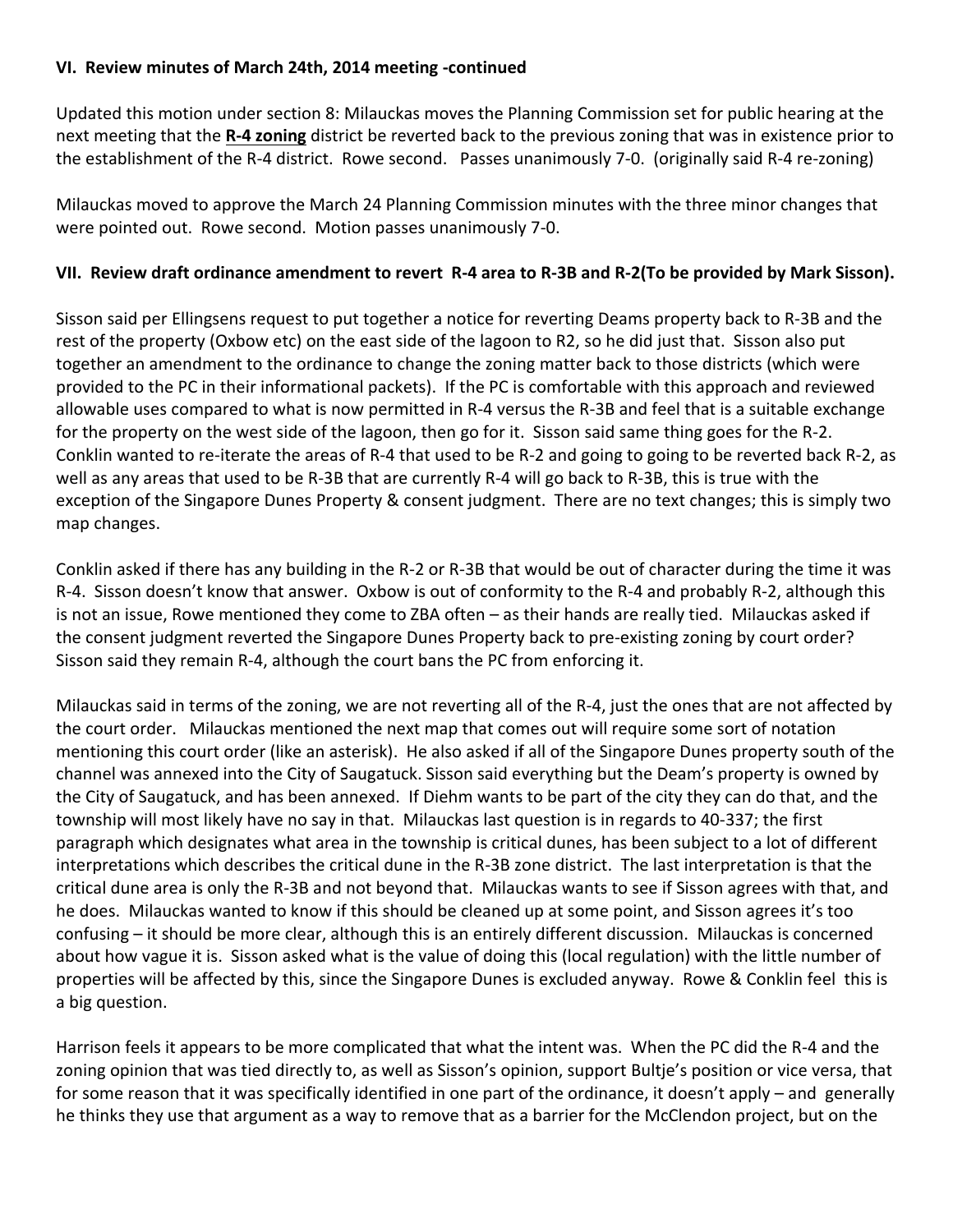#### **VII. Review draft ordinance amendment to revert R-4 area to R-3B and R-2 - continued**

south side we don't have any assurances that he knows of that cements the Tallmadge Woods as being protected (there is a conservation easement that has been modified many times). So Harrison see's no harm in making sure the R-3B restrictions and critical dune overlay also apply to the R-2 as a safeguard (set-backs, building on dune slopes, etc). Milauckas feels this isn't the time to get into this ordinance clean up if we are simply reverting back to pre-existing zoning. Conklin and Rowe agree and see it as two separate things. Milauckas said perhaps this should be addressed with the cleaning up of ordinances with the fracking project. Conklin, Sisson & Rowe all agreed and said it's a great idea. Harrison wants to know what levels of protection we have in the R-2 during the meantime until this is addressed. Rowe said we are really only dealing with 6 residential properties, and Sisson said we still have the flood plain overlay. Harrison said although the conservation easement restricts some of the development but doesn't restrict some of the development in the southeast corner next to the river. He thinks there is a possibility that Oxbow could build up along the river's edge, and questioned if we want to see that? Harrison does not think it hurts the PC to put Oxbow property in the R3-B. Harrison is asking that we be more protective and change a couple words in the section 337 saying that the critical dune overlay district applies to this portion of the R-2. Conklin has added this to her list of things to do. Sisson explained that Harrison is requesting that Tallmadge woods be converted to R-3B instead of R-2, which would change the notice and description. Milauckas asked Harrison what regulations he thought were significant in the R-3B that the R-2 in itself doesn't provide. Harrison said setbacks from the river which is 100 feet in R-3B and its 75 feet in the R-2. Harrison also said where you can build in regards to the dunes is different. Cook is supportive and feels if it is warranted protection; it is something we need to move on quickly versus taking our time to act while thinking it through.

Milauckas suggested we table this until someone can lay out what the differences are in the R-2 and R-3B. Harrison suggested this be done prior to the public hearing. Conklin and the Commission agreed. Sisson said Harrison hit the nail on the head, if Tallmadge Woods deserves the extra level of protection that the R-3B would give, minimal lot size, additional setbacks, then do it. Conklin suggested noticing both. Sisson said one part of the notice would be exactly as it reads, another part of the notice would state "also consideration of the following described property as R-3B as opposed to considering R-2". Sisson said don't notice separately, notice together with an either/or consideration.

Rowe moves to table this until next month, Welk second. Motion passes unanimously 7-0.

## **VIII. Continued discussion regarding reverting part of Industrial Zone to Agricultural or Residential Zone.**

Sisson wanted to know is the Down Zoning supported by the master plan. He suggested not moving forward with this kind of change without support from the master plan. Rowe suggested tabling this until the master plan can be reviewed. Sisson said there is too much land there that will ever be utilized for the industrial zone purpose, it really is agricultural land. He suggested perhaps allowing rural and agricultural development in single plots as opposed to allowing a subdivision.

Harrison said there is a lot of residential action happening in the industrial zone and feels it is incompatible, and there is a need to reduce the industrial zone. Conklin agreed with the premise of reducing the industrial zone (as did Rowe), although she is adamant about keeping the area that floods every spring from houses being build on it if possible (or at least not easy to do) because they will flood. Milauckas says you can't tell the owner not to build, if they buy the property, they should be able to do what they are zone to do and apply for the permits needed to build, perhaps on higher grounds.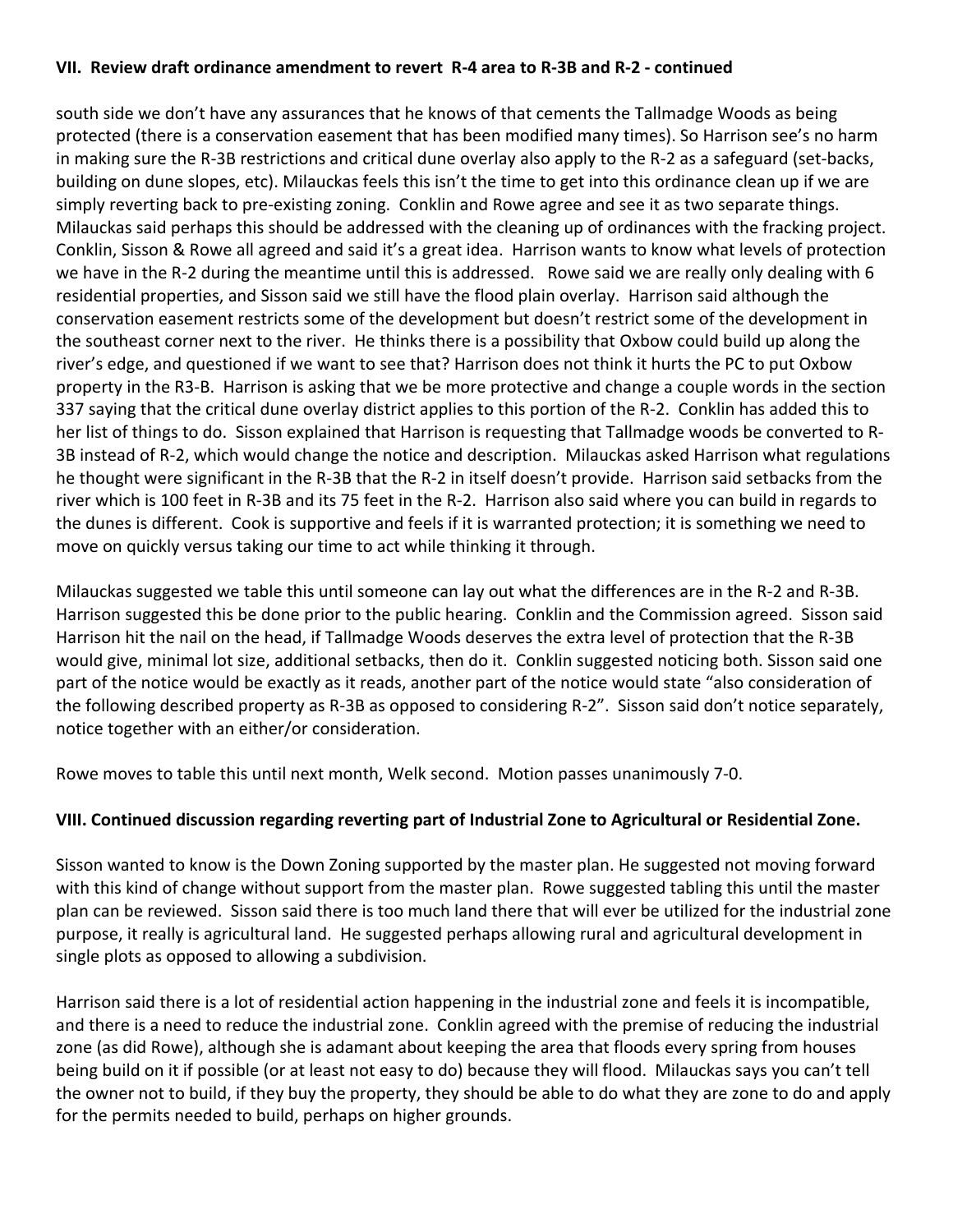## **VIII. Continued discussion regarding reverting part of Industrial Zone to Agricultural or Residential Zone-cont**

Sisson said he is not saying this isn't worth amending your master plan to do it, but he wouldn't proceed without the two in concert. Harrison said they need justification for the changes. Conklin said we do, John Haggerty, who sent the letter has requested it. Harrison said he guessed the people who bought the property, should go back to realtor and former property owner about disclosure, Conklin said it was purchased from the bank and Rowe said banks do not have to provide disclosures on foreclosed property. Sisson said to look at the property for its capabilities and decide what zoning is appropriate based on the rational for that piece of property in the tri-community plan.

Milauckas motioned to table the discussion to another meeting when they have more time and information to devote to it. Rowe second. Motion passes unanimously 7-0

# **IX. Discuss memo from Mark Sission regarding "Outdoor Sales and Services" in the C-3 Zone as a permitted use or a SAU**

Sisson said while there is a property owner who would like to move on it, the PC does have time to decide on this. Sisson said rather then call it a special use and allow it; it's not a good practice to stretch things to that extent when there is a clear rationale that it not be in the C-3. Sisson says given the question what is the best way to resolve it, he believes it is to go in and amend the ordinance. The other approach is up to the applicant he can come forward with a conditional rezone and request to downzone it to C-2, creating a situation for which they would be eligible for a special use permit. Sisson went on to say in his view, he said to talk to application and let him know he can do it one of two ways, the PC can proceed to do a text amendment in the C-3 zone; or he can file an application to make it happen sooner (conditional zoning), this will take 90-100 days to accomplish, versus February. Harrison asked if the PC would like to hear from the property owner and not just the lessee and they agreed they do.

Rowe moves this table this discussion until their July meeting, Rudich second. Motion passes unanimously 7-0.

## **X. Township Board Updates and Planning Commission Comments, with Mr. Rudich.**

Rudich only comment was that the Township board has started advertising for Al Ellingsen's position and one application has been received so far. Rowe – any thoughts on the applicant? It was the Michigan Township Services Planner, who proposed that they would work for the Township so many days a month. Sheridan also mentioned he had someone from Benton Harbor/St Joe area although they have not seen that application yet.

#### **X. Township Board Updates and Planning Commission Comments, with Mr. Rudich. - continued**

Milauckas asked Conklin if she could talk a bit about the Tri-Community Planning Meeting from last month. Conklin said they meet again in two weeks, the last meeting got a lot of work done and as long as everyone comes to the next two meetings they will be done with this revision/update to the tri-community plan. Harrison asked Conklin if they could be sure to include something in regards to the industrial zone (as previously discussed in this meeting).